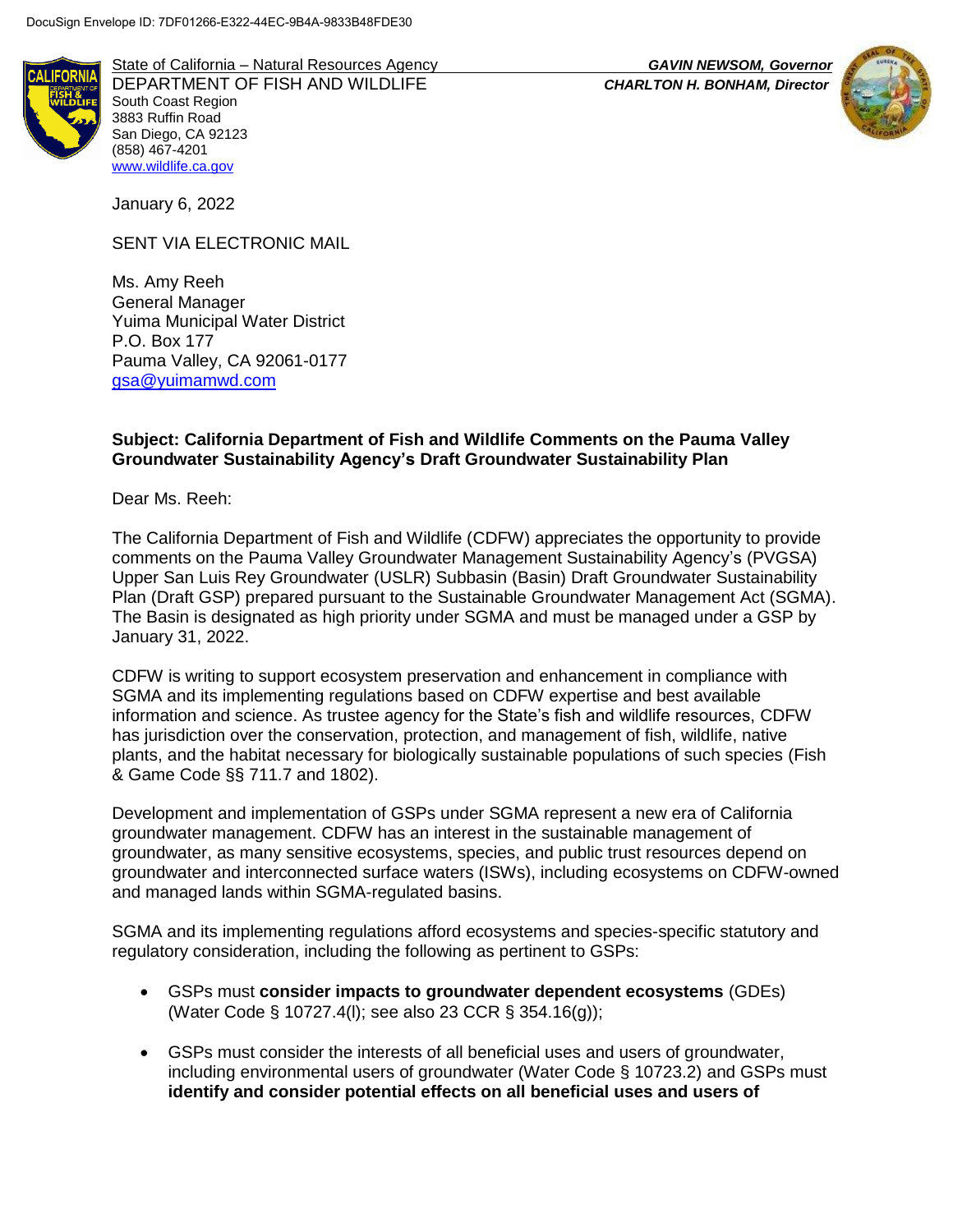Ms. Amy Reeh Pauma Valley Groundwater Management Sustainability Agency January 6, 2022 Page 2 of 4

> **groundwater** (23 CCR §§ 354.10(a), 354.26(b)(3), 354.28(b)(4), 354.34(b)(2), and 354.34(f)(3));

- GSPs must **establish sustainable management criteria that avoid undesirable results** within 20 years of the applicable statutory deadline, including **depletions of interconnected surface water that have significant and unreasonable adverse impacts on beneficial uses of the surface water** (23 CCR § 354.22 *et seq*. and Water Code  $\S$ § 10721(x)(6) and 10727.2(b)) and describe monitoring networks that can identify adverse impacts to beneficial uses of interconnected surface waters (23 CCR § 354.34(c)(6)(D)); and,
- GSPs must **account for groundwater extraction for all water use sectors,** including managed wetlands, managed recharge, and native vegetation (23 CCR §§ 351(al) and 354.18(b)(3)).

Furthermore, the Public Trust Doctrine imposes a related but distinct obligation to consider how groundwater management affects public trust resources, including navigable surface waters and fisheries. Groundwater hydrologically connected to surface waters is also subject to the Public Trust Doctrine to the extent that groundwater extractions or diversions affect or may affect public trust uses. (*Environmental Law Foundation v. State Water Resources Control Board* (2018), 26 Cal. App. 5th 844; *National Audubon Society v. Superior Court* (1983), 33 Cal. 3d 419.) The groundwater sustainability agency (GSA) has, "an affirmative duty to take the public trust into account in the planning and allocation of water resources, and to protect public trust uses whenever feasible." (*National Audubon Society*, *supra*, 33 Cal. 3d at 446.) Accordingly, groundwater plans should consider potential impacts to and appropriate protections for ISWs and their tributaries, and ISWs that support fisheries, including the level of groundwater contribution to those waters.

In the context of SGMA statutes and regulations, and Public Trust Doctrine considerations, groundwater planning should carefully consider and protect environmental beneficial uses and users of groundwater, including fish and wildlife and their habitats, GDEs, and ISWs.

The Basin supports both riparian and aquatic habitat. The Basin's riparian habitat supports several special status species, including the southwestern willow flycatcher (*Empidonax traillii extimus*), least Bell's vireo (*Vireo belli pusillus*), western spadefoot (*Spea hammondii*), Southern California steelhead (*Oncorhynchus mykiss*), arroyo chub (*Gila orcuttii*), Swainson's hawk (*Buteo swainsoni*), arroyo toad (*Anaxyrus californicus*), southwestern pond turtle (*Actinemys pallida*), coast horned lizard (*Phrynosoma blainvillii*), California legless lizard (*Anniella pulchra*), California glossy snake (*Arizona elegans occidentalis*), yellow-breasted chat (*Icteria virens*), and yellow warbler (*Setophaga petechia*). Pertaining to the protection of these species and their habitat, CDFW is providing comments regarding GDE monitoring and implementation of management actions to help ensure appropriate consideration and protection of GDEs and beneficial users of groundwater and ISWs. CDFW is providing additional comments and recommendations as notated in Attachment A. Editorial comments or other suggestions are included for PVGSA's consideration during development of a final GSP.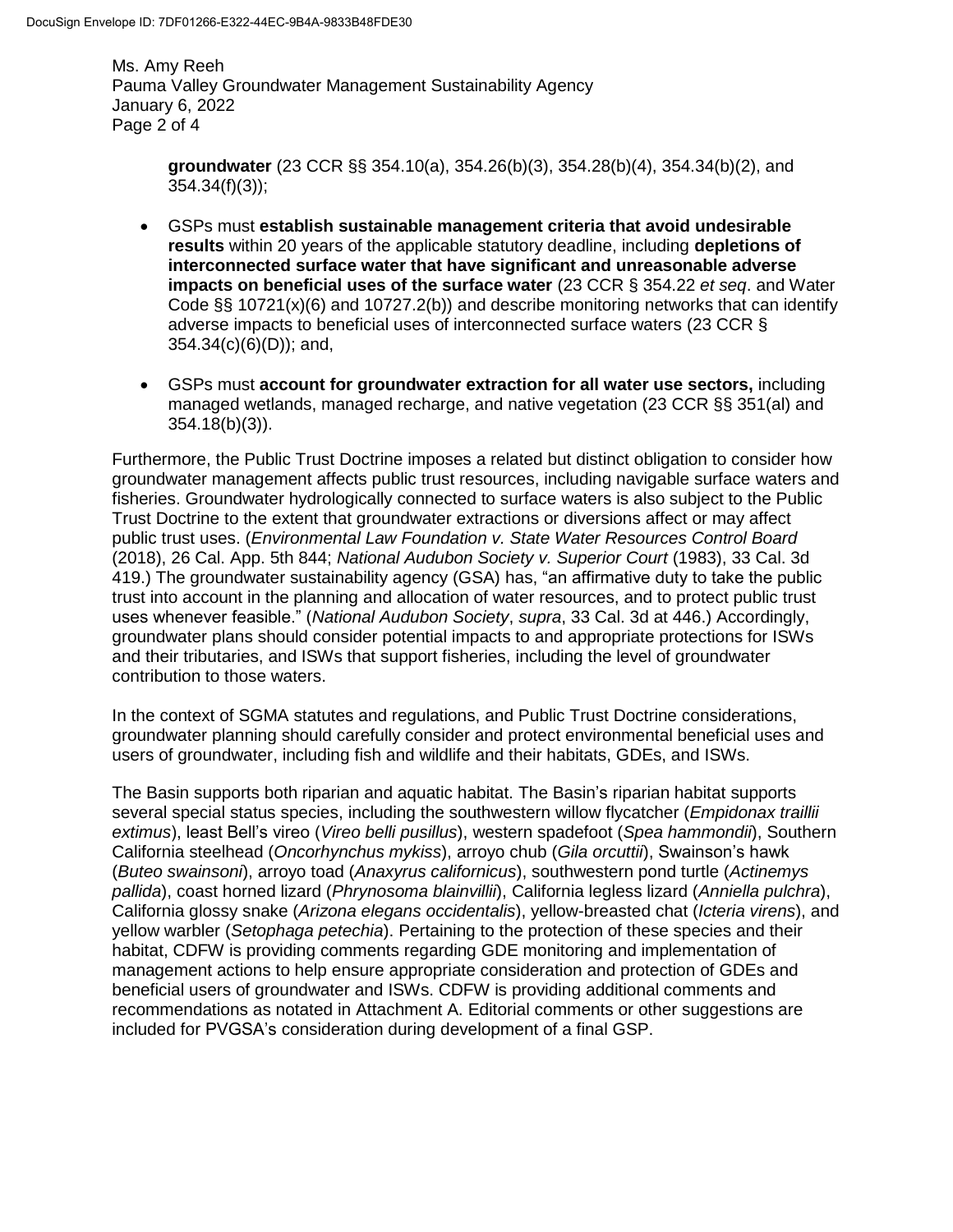Ms. Amy Reeh Pauma Valley Groundwater Management Sustainability Agency January 6, 2022 Page 3 of 4

If you have any questions related to CDFW's comments and/or recommendations on the Upper San Luis Rey Groundwater Subbasin Draft GSP, please contact Mary Ngo, Senior Environmental Scientist (Specialist), at [Mary.Ngo@wildlife.ca.gov.](mailto:Mary.Ngo@wildlife.ca.gov)

Sincerely,<br>
Sincerely,

David Mayer -<br>— D700B4520375406… David Mayer Environmental Program Manager South Coast Region

Enclosure(s): Attachment A, Attachment B

### ec: California Department of Fish and Wildlife

Joshua Grover, Branch Chief Water Branch [Joshua.Grover@wildlife.ca.gov](mailto:Joshua.Grover@wildlife.ca.gov)

Robert Holmes, Environmental Program Manager Statewide Water Planning Program [Robert.Holmes@wildlife.ca.gov](mailto:Robert.Holmes@wildlife.ca.gov)

Angela Murvine, Statewide SGMA Coordinator Groundwater Program [Angela.Murvine@wildlife.ca.gov](mailto:Angela.Murvine@wildlife.ca.gov)

Bryan DeMucha, SGMA Engineering Geologist Groundwater Program [Bryan.DeMucha@wildlife.ca.gov](mailto:Bryan.DeMucha@wildlife.ca.gov)

David Mayer, Environmental Program Manager Habitat Conservation Planning, South Coast Region [David.Mayer@wildlife.ca.gov](mailto:Erinn.Wilson-Olgin@wildlife.ca.gov)

Jennifer Turner, Senior Environmental Scientist, Supervisor Habitat Conservation Planning, South Coast Region [Jennifer.Turner@wildlife.ca.gov](mailto:Steve.Gibson@wildlife.ca.gov)

Mary Ngo, Senior Environmental Scientist, Specialist Habitat Conservation Planning, South Coast Region [Mary.Ngo@wildlife.ca.gov](mailto:Mary.Ngo@wildlife.ca.gov)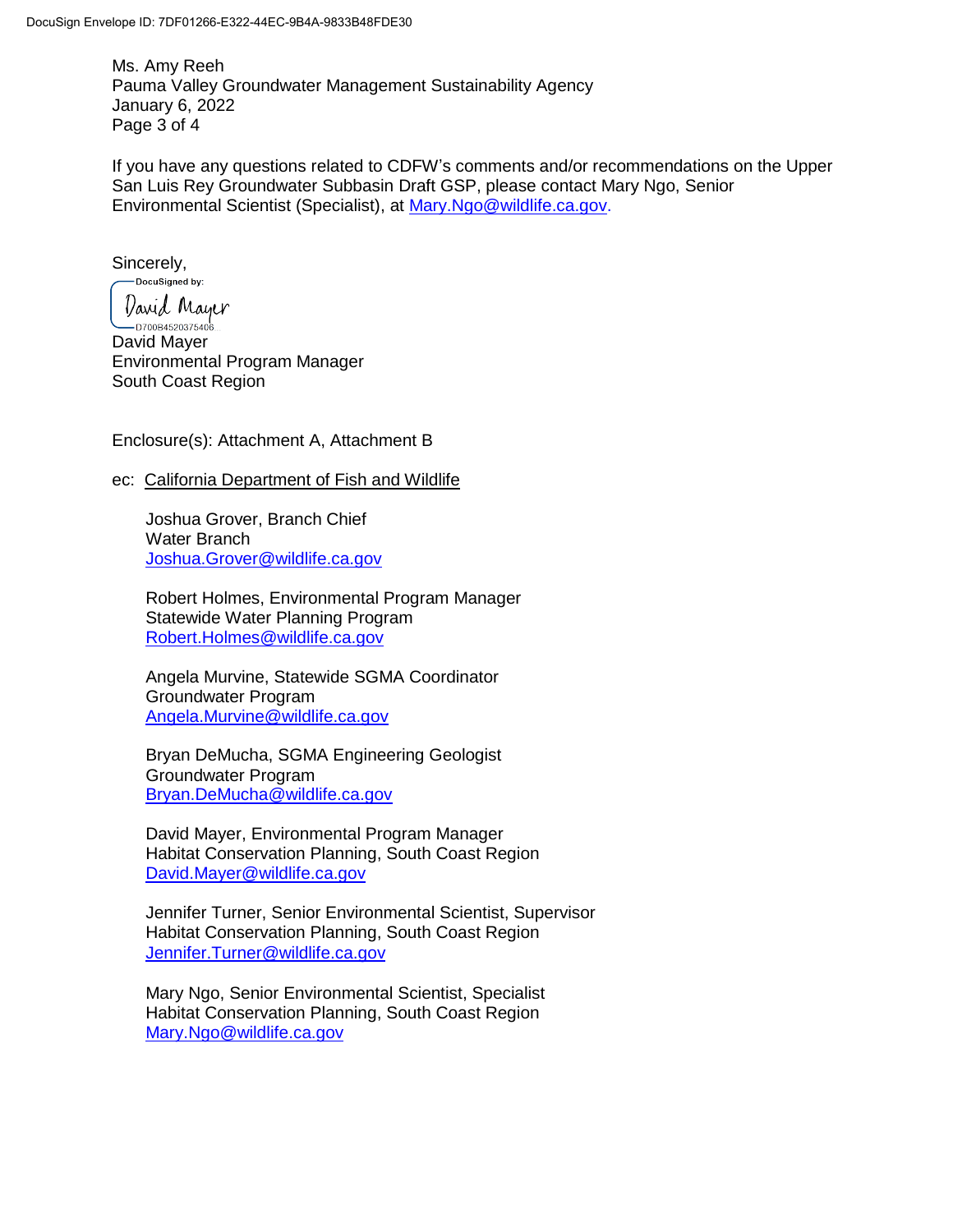Ms. Amy Reeh Pauma Valley Groundwater Management Sustainability Agency January 6, 2022 Page 4 of 4

Russ Barabe, Environmental Scientist Inland Fisheries, South Coast Region [Russell.Barabe@wildlife.ca.gov](mailto:Russell.Barabe@wildlife.ca.gov)

Steve Slack, Environmental Scientist Habitat Conservation Planning, South Coast Region [Steven.Slack@wildlife.ca.gov](mailto:Steven.Slack@wildlife.ca.gov)

Susan Howell, Staff Services Analyst Habitat Conservation Planning, South Coast Region [Susan.Howell@wildlife.ca.gov](mailto:Susan.Howell@wildlife.ca.gov)

California Department of Water Resources

Craig Altare, Supervising Engineering Geologist Sustainable Groundwater Management Program [Craig.Altare@water.ca.gov](mailto:Craig.Altare@water.ca.gov)

National Marine Fisheries Service

Rick Rogers, Fish Biologist West Coast Region [Rick.Rogers@noaa.gov](mailto:Rick.Rogers@noaa.gov)

State Water Resources Control Board

Natalie Stork, Chief Groundwater Management Program [Natalie.Stork@waterboards.ca.gov](mailto:Natalie.Stork@waterboards.ca.gov)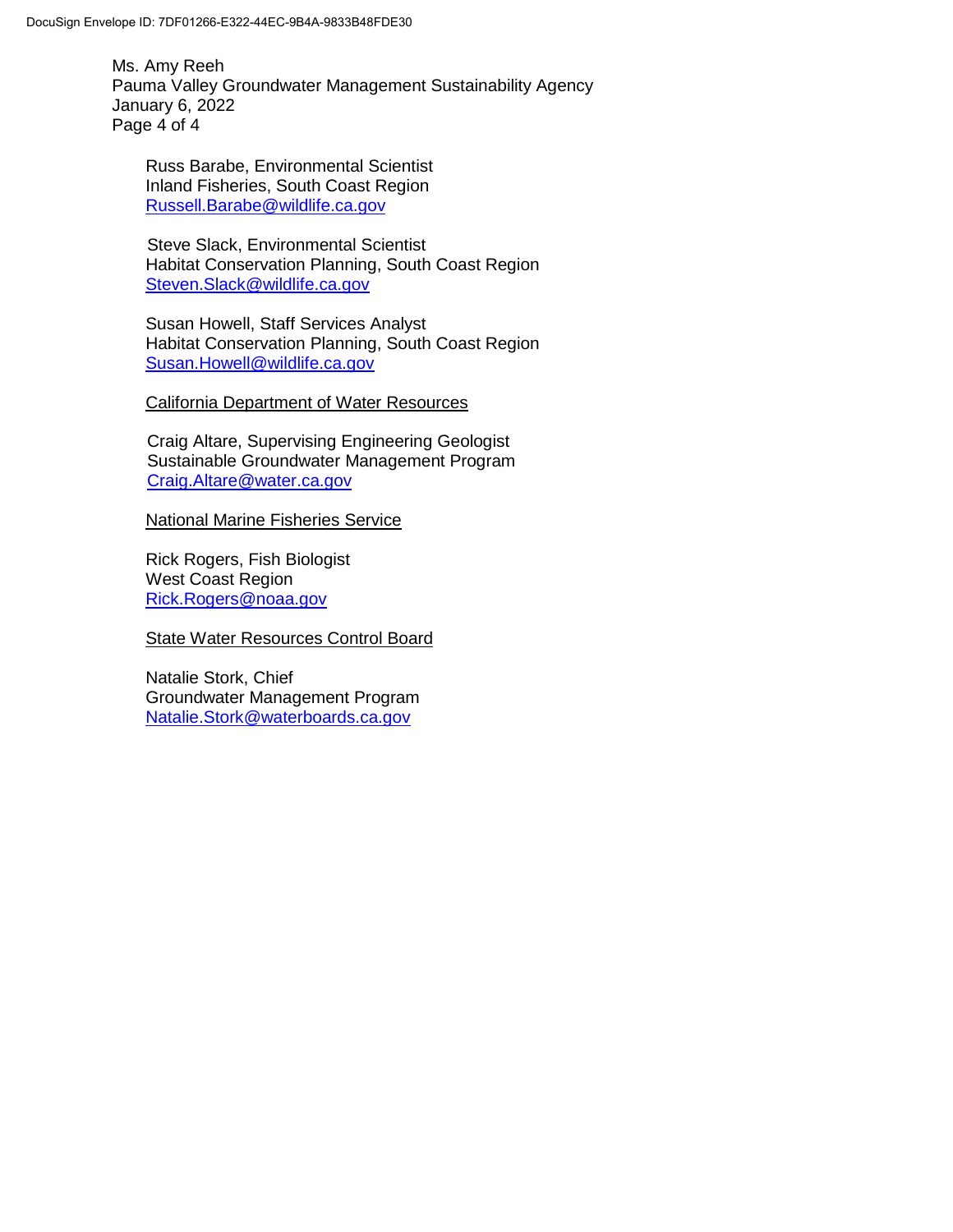## **Attachment A**

# *CALIFORNIA DEPARTMENT OF FISH AND WILDLIFE COMMENTS ON THE UPPER SAN LUIS REY GROUNDWATER SUBBASIN DRAFT GROUNDWATER SUSTAINABILITY PLAN*

## **SPECIFIC COMMENTS AND RECOMMENDATIONS**

CDFW's comments are as follows:

**Comment #1 – Assessment of Fish and Wildlife Adjacent to the River (Section 3.3.4.4, Page 3-20):** The Draft GSP does not accurately characterize sensitive fish and wildlife species known to occur in the Upper San Luis Rey River (USLR River).

**Issue #1.1:** CDFW has concerns regarding the limited number of terrestrial and aquatic specialstatus species that the PVGSA lists in the Draft GSP. The USLR River provides habitat that supports several sensitives species throughout their life cycles, including the federal Endangered Species Act (ESA)-listed and California Endangered Species Act (CESA)- listed southwestern willow flycatcher (*Empidonax traillii extimus*), the ESA-and CESA-listed least Bell's vireo (*Vireo belli pusillus*), the ESA-listed Southern California steelhead (*Oncorhynchus mykiss*; SC steelhead), the CESA-listed Swainson's hawk (*Buteo swainsoni*), and the ESAlisted and CDFW species of special concern (SSC) arroyo toad (*Anaxyrus californicus*) (CNDDB; CDFW 2021). Additional CDFW SSCs known to occur in the Basin include arroyo chub (*Gila orcuttii*), western spadefoot (*Spea hammondii*), southwestern pond turtle (*Actinemys pallida*), coast horned lizard (*Phrynosoma blainvillii*), California legless lizard (*Anniella pulchra*), California glossy snake (*Arizona elegans occidentalis*), two-striped garter snake (*Thamnophis hammondii)*, yellow-breasted chat (*Icteria virens*), and yellow warbler (*Setophaga petechia*) (CNDDB; CDFW 2021).

These sensitive species above are beneficial users of groundwater dependent ecosystems (GDEs). GDEs and habitat that support these species consist of phreatophytes and other vegetation communities that are dependent on shallow aquifers that support surface water in each of these systems. Phreatophytic vegetation is a critical contributor to nesting and foraging habitat for a wide range of species. These vegetation communities can be affected by depth to groundwater threshold impacts (Froend et al 2010; Naumburg et al 2005). This sensitivity to groundwater level thresholds means that localized pumping and recharge actions altering groundwater levels can impact the health and extent of phreatophytic vegetation health. Both decreasing (drying out) or increasing (drowning) groundwater elevation have the potential to stress phreatophytes depending on the plant species and the groundwater elevation and duration (e.g., short term wetness/dryness versus prolonged wetness/dryness).

The unsustainable use of groundwater can impact species dependent on shallow aquifers and ISWs. This may lead to adverse impacts on fish, wildlife, and the habitat they need to survive. Determining the effects that groundwater levels have on surface water flows in the Basin would provide an understanding of how the groundwater levels may be associated with the health and abundance of riparian vegetation. Poorly managed groundwater pumping, and interconnected surface water flows have the potential to reduce the abundance and quality of riparian vegetation. This reduction also diminishes the amount of shade provided by the vegetation, and ultimately leads to increased water temperatures in the Basin. Some examples of species potentially dependent on GDEs include: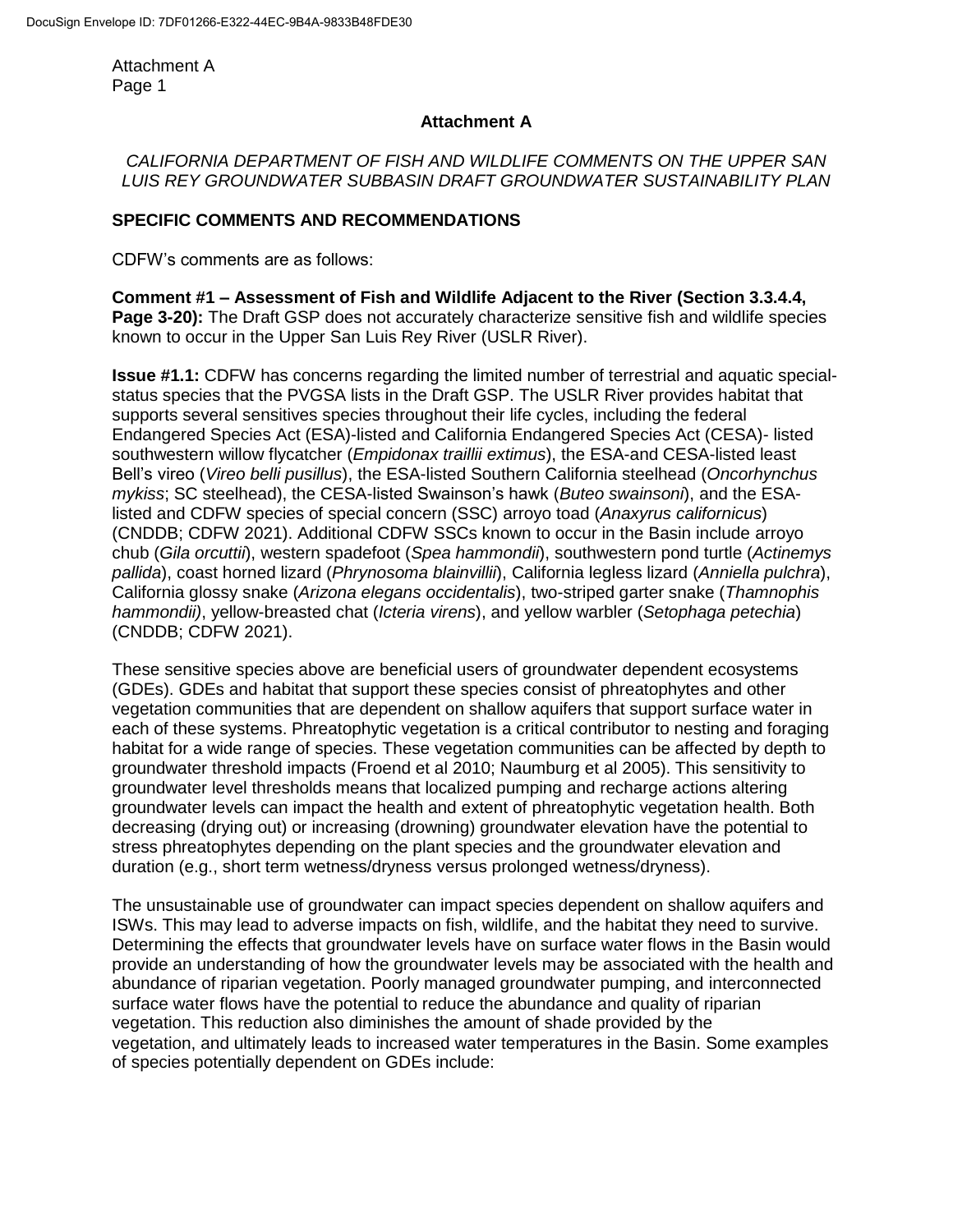- The San Luis Rey River represents the southernmost watershed in which arroyo chub are native. Historically, this species was present throughout the watershed but preferred the slower moving sections in the lower elevation sections of the watershed. Significant modifications to the hydrology and the introduction of non-native species have limited the current distribution of this species within the watershed to one short section (O'Brien and Barabe, in press), increasing the potential for a single stochastic event to eradicate the species from one of the seven native watersheds. Groundwater extraction adds another potential impact and must be considered.
- Arroyo toad survival and reproductive success may be particularly susceptible to groundwater pumping. The reproductive success of the arroyo toad is dependent upon suitable breeding pools that must retain water long enough to sustain the development of their egg masses, larvae, and metamorphs (U.S. Fish and Wildlife Service 1999). Groundwater pumping that impairs streamflow could have negative impacts on arroyo toad populations.
- Southwestern pond turtles' preferred habitat is permanent ponds, lakes, streams, or permanent pools along intermittent streams associated with standing and slow-moving water. A potentially important limiting factor for southwestern pond turtle is the relationship between water level and flow in off-channel water bodies, which can both be affected by groundwater pumping.
- If groundwater depletion results in reduced streamflow in areas with interconnected surface waters (ISWs), the nesting and foraging success of southwestern willow flycatcher, least Bell's vireo, and other bird species may be diminished due to the reduced nesting habitat and food availability.

**Recommendation #1.1(a):** To ensure meaningful consideration of beneficial users of groundwater and GDEs as required under SGMA, CDFW recommends the PVGSA provide a biological assessment identifying species known to occur within the GDEs. Therefore, CDFW recommends the PVGSA add southwestern willow flycatcher, least Bell's vireo, western spadefoot, Swainson's hawk, arroyo chub, arroyo toad, southwestern pond turtle, coast horned lizard, California legless lizard, California glossy snake, yellow-breasted chat, and yellow warbler to the final GSP. Given these species' dependency on GDEs, the Draft GSP must 1) accurately identify species that occur in the Basin and depend on groundwater; 2) identify species' habitats; and 3) identify potential effects on these species and their habitat from current and future groundwater pumping scenarios.

**Recommendation #1.1(b):** CDFW recommends the PVGSA map out the locations of ISWs, document aquatic habitats and other GDEs as required under SGMA. The PVGSA should provide appropriate consideration in the water budget for those habitats and the sensitive species that rely on them. Additionally, shallow groundwater levels near ISWs should be monitored to ensure that groundwater use is not depleting surface water and affecting fish and wildlife resources associated with the GDEs or ISWs.

**Recommendation #1.1(c):** CDFW recommends the PVGSA identify potential impacts of groundwater depletions to fish and wildlife beneficial users. Furthermore, the evaluation should consider species' water needs for all life history stages when defining undesirable results and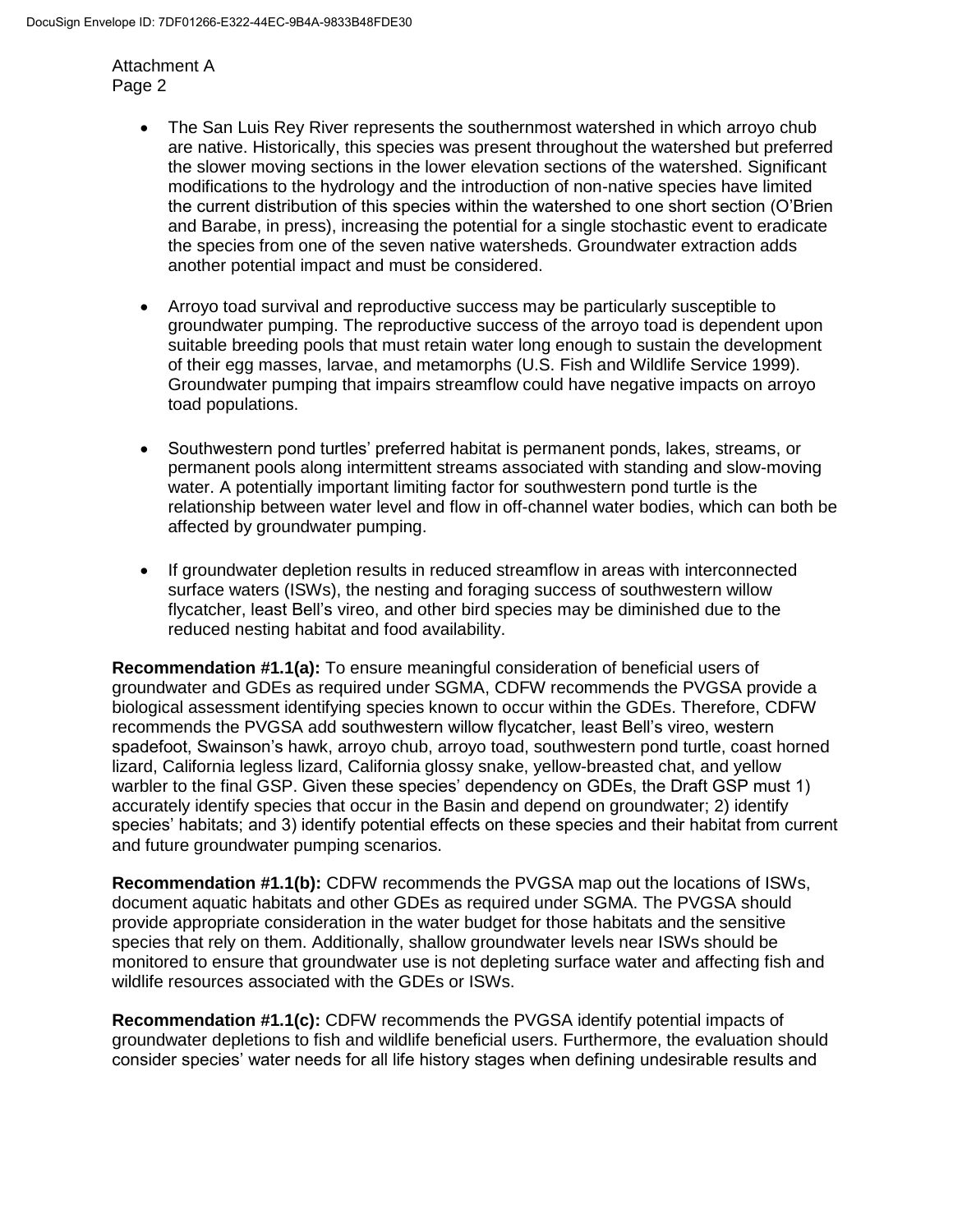setting minimum thresholds as required by SGMA (see Recommendation #1.1(a) for list of species). Understanding the timing of water availability with respect to species needs across all life history phases will allow groundwater planners to better account for groundwater management impacts to fish, wildlife, and users of groundwater and ISWs.

**Issue #1.2:** The National Marine Fisheries Service 2012 Southern California Steelhead Recovery Plan lists the San Luis Rey River as a Core 1 population. Core 1 populations are identified as the highest priority for recovery actions based on a variety of factors, including: the intrinsic potential of the population in an unimpaired condition; the role of the population in meeting the spatial and/or redundancy viability criteria; the current condition of the populations; the severity of the threats facing the populations; the potential ecological or genetic diversity the watershed and population could provide to the species; and the capacity of the watershed and population to respond to the critical recovery actions needed to abate those threats (NMFS 2012). Based on the information provided in the Draft GSP, CDFW is not able to determine if SC steelhead is present within the Basin. Historically, SC steelhead occurred in the USLR River (Swift et al. 1993). There are several historical records of SC steelhead at or very near the headwaters of the USLR River (e.g., reports from 1874 of native trout in Warner's pass at the head of the USLR River, and report by Eigenmann in 1890 describes native trout in Pala Creek, which is a tributary to the San Luis Rey River). As recent as 1946, Hubbs reported native trout abundant in stream near Smith Mountain (now Palomar Mountain) and Pala in the headwaters of the San Luis Rey systems (Swift et al. 1993). In 2007, an adult steelhead was reported in the lower section of the San Luis Rey River (Kataniak and Downie 2010) illustrating the potential for recovery of this species within this watershed. Additionally, two populations of resident rainbow trout persist within the watershed (Barabe 2019, Barabe 2020) and could be impacted by groundwater extraction. Furthermore, the drawdown of groundwater may impact the retention of sufficient flows for fish passage of the federally listed southern Distinct Population Segment of steelhead.

**Recommendation #1.2:** CDFW recommends the PVGSA identify SC steelhead as a species that has the potential to occur within the Basin and has the potential to be impacted by groundwater pumping.

**Comment #2 – Assessment of Groundwater Dependent Ecosystems (GDEs) and Interconnected Surface Waters (Section 3.3.4.4, Page 3-20):** The Draft GSP does not accurately identify potential GDEs relative to depth to groundwater.

**Issue #2.1:** A groundwater depth of 20 feet was applied to identify potential GDEs (Page 3-21). GDE identification, required by 23 CCR § 354.16(g), is based on methods that risk exclusion of ecosystems that may depend on groundwater. The Draft GSP removes potential GDEs with a depth to groundwater greater than 20 feet. According to the Draft GSP, "*[t]his depth is considered to be the typical extinction depth for most deep-rooted riparian vegetation; most roots of riparian vegetation would not be able to access groundwater resources if groundwater levels were deeper than this threshold. However, as noted previous, these areas (and their groundwater dependency) need to be evaluated by field investigation and through the collection of additional data"* (Pg. 3-21). The use of a 20-foot threshold may incorrectly exclude other natural communities within the Basin from further consideration as a GDE. The Nature Conservancy (TNC) identifies depth-to-groundwater levels within 30 feet as a general proxy for identifying natural communities as supported by groundwater (TNC 2019).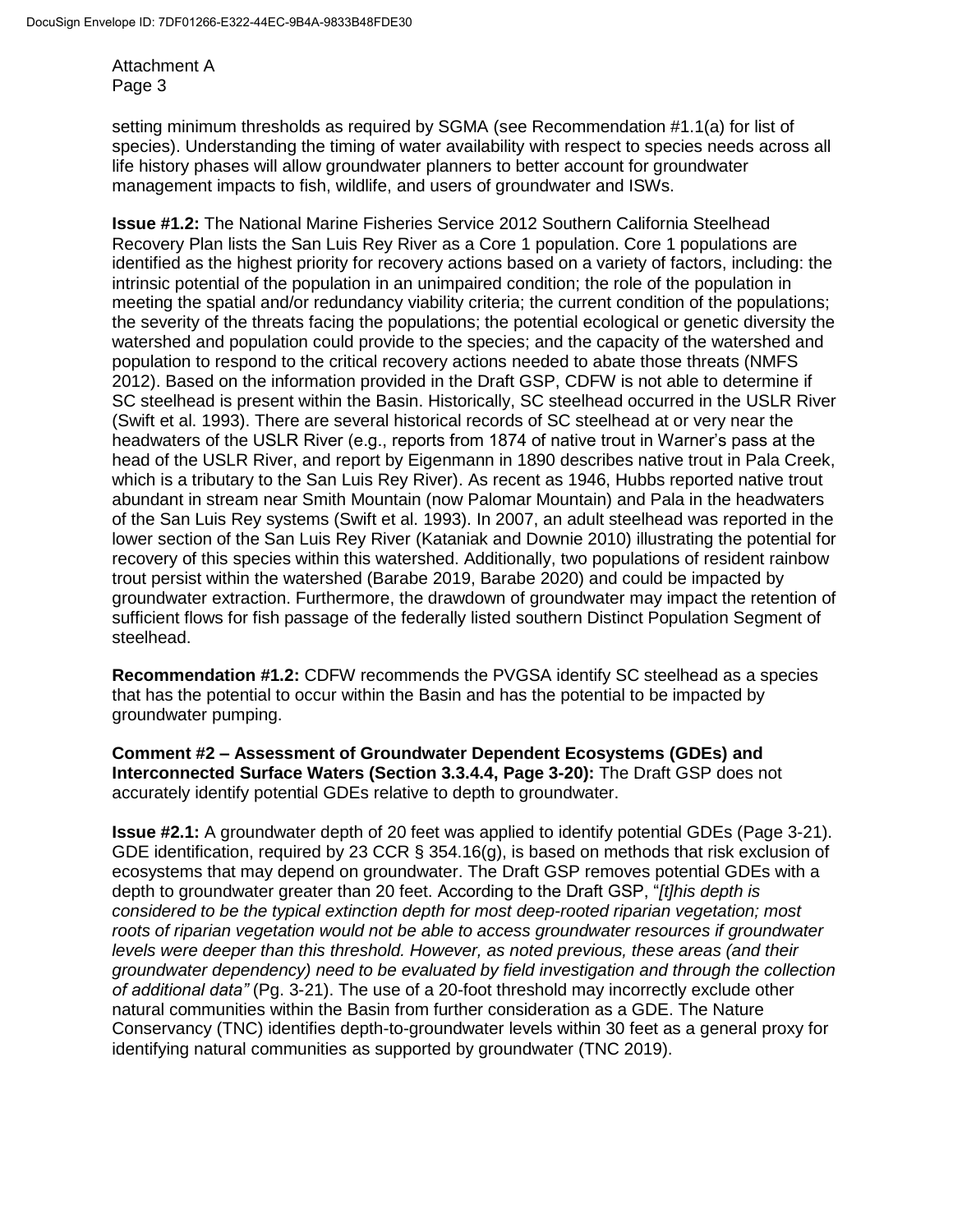**Recommendation #2.1(a):** The PVGSA should clarify depth to groundwater for GDEs throughout the Basin and conduct additional field studies as recommended in the Draft GSP's Appendix 3C. CDFW also recommends using TNC's guide on *Identifying GDEs under SGMA*  (2019) to include habitat areas where groundwater depth is greater than 20 feet bgs, but is still sustained by groundwater. CDFW suggests these habitat areas be identified as GDEs in a GDE map in the final GSP.

**Recommendation #2.1(b):** CDFW recommends considering additional best available GDEsrelated data and information when conducting GDE identification. Specifically, the PVGSA should consider TNC's shallow groundwater estimation tool (TNC 2021a), U.S. Geological Survey data on mapped springs/seeps (USGS 2019), and a comparison of recent groundwater level contours to vegetation root zones (TNC 2019). CDFW believes the shallow alluvial aquifer likely support GDEs and should be analyzed further in the Draft GSP. Groundwater within the shallow alluvial aquifers is likely critical to supporting "*ecological communities or species*" within the Basin (23 CCR § 351(m)).

**Issue #2.2:** The Draft GSP has indicated that the interaction between groundwater and surface water within the Basin is a data gap. Page 4-13 of the Draft GSP states, "[*s*]*ince the current evaluation is limited to model-simulated surface flows and groundwater levels in the areas identified as having vegetation that may be dependent on groundwater, site-specific monitoring of groundwater levels and surface flow gauges will be needed to confirm groundwater / surface water interactions. Sustainability management criteria may require refinement following collection of field data.*"

Hydrologic connectivity considerations include connected surface waters, disconnected surface waters, and transition surface waters. CDFW believes that shallow perched groundwater, bedrock groundwater, a subterranean stream, and surface water can still be connected to groundwater. ISWs and hydrologic connectivity cannot be ruled out without further analysis. A recent publication by TNC notes that, *"[i]f pumping is concentrated in deeper aquifers, SGMA still requires GSAs to sustainably manage groundwater resources in shallow aquifers, such as perched aquifers, that support springs, surface water, domestic wells, and GDEs…This is because vertical groundwater gradients across aquifers may result in pumping from deeper aquifers to cause adverse impacts onto beneficial users reliant on shallow aquifers or interconnected surface water."* (TNC 2019.) If hydrologic connectivity exists between a terrestrial or aquatic ecosystem and groundwater, then that ecosystem is a potential GDE and must be identified in a GSP. (23 CCR § 354.16 (g).) Therefore, hydrologic connectivity between surface water and groundwater, as well as groundwater accessibility to terrestrial vegetation, must be carefully evaluated.

**Recommendation #2.2(a):** CDFW recommends the PVGSA utilize the digital database of indicators of groundwater dependent ecosystems (iGDEs) from the *Mapping Indicators of Groundwater Dependent Ecosystems in California: Methods Report* (Klausmeyer et al. 2018) to review each of the ecoregion/vegetation types. In Klausmeyer et al. (2018), vegetation alliance descriptions from *A Manual of California Vegetation, Second Edition* (Sawyer et al. 2009) are used to classify vegetation communities. In addition to using the iGDEs database, CDFW also recommends field assessments be conducted to further reclassify vegetation communities based on the dominant plant species (Sawyer et al. 2009).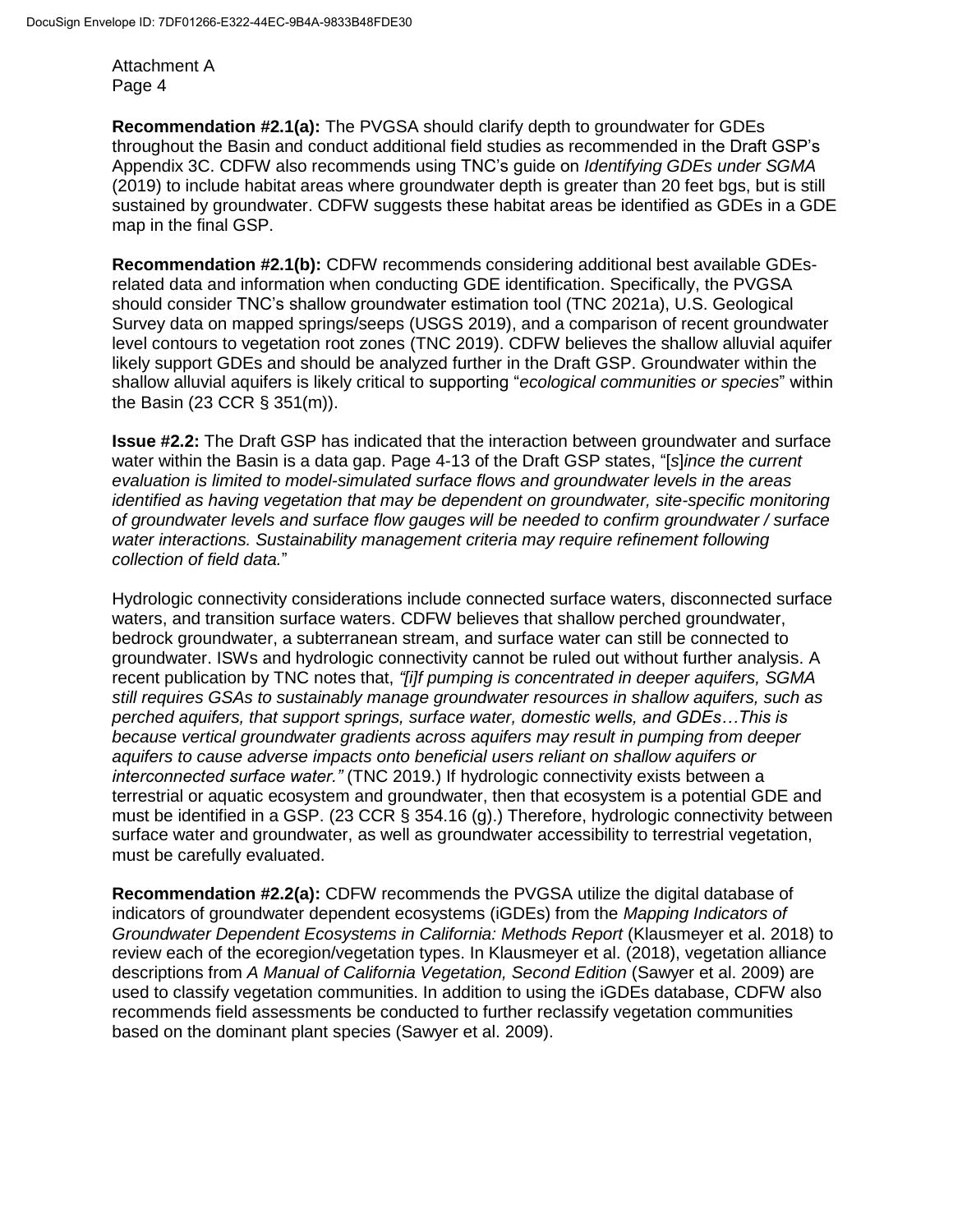**Recommendation #2.2(b):** CDFW recommends using Normalized Difference Vegetation Index (NDVI) and Normalized Difference Moisture Index (NDMI) to assess habitat health for all potential GDE areas on an annual basis. NDVI and NDMI should be used as early indicators of water stress on GDEs. NDVI and NDMI are remotely sensed color data that can be used as a refined proxy for vegetation health in the Basin. The TNC GDE Pulse tool (2021b) provides both a web viewer and access to the raw data to analyze these metrics over different periods of time (Klausmeyer et al. 2019).

**Recommendation #2.2(c):** If the PVGSA's revised analysis indicates that additional communities qualify as GDEs under SGMA, CDFW recommends the GSP's sustainable management criteria (SMC) be revised to facilitate timely monitoring and management response actions for all beneficial users within or supported by these GDEs. These GDEs should be monitored for groundwater levels and vegetative health to account for and mitigate potential adverse impacts to these GDEs from new production wells or expanded production from existing wells.

**Recommendation #2.2(d):** CDFW does not recommend relying solely on soils information to assess the presence of GDEs. For example, the presence of sandy, dry, and friable soils does not mean that existing plant species do not rely on groundwater for some portion of their life cycle. Capillary fringe associated with root networks from native plants could be accessing groundwater from deeper depths.

**Comment #3 – Section 4.4.4 Minimum Thresholds: Depletions of Interconnected Surface Water (Page 4-11):** Defaulting to the post-2015 low groundwater level as minimum thresholds because similar conditions have previously occurred does not account for relevant best available science (TNC 2021a; TNC 2021b; TNC 2019), including annual cycles and seasonal variation. Justifying the minimum thresholds for depletions of interconnected surface waters does not acknowledge that groundwater levels temporally fluctuate. Groundwater levels fluctuate over seasonal, interannual, or annual time scales due to California's Mediterranean climate, and climatic drought events.

**Issue:** The Draft GSP defaults to seasonal or historical low groundwater levels to establish minimum thresholds. The PVGSA states that:

- "*Undesirable results and MTs for depletions in interconnected surface water would be groundwater levels falling below the lowest groundwater level since 2015 in the identified areas with potentially dependent vegetation (Figure 3-23)*" (Section 4.4.4, Page 4-11).
- "*MOs for the depletion of interconnected surface water would be to maintain seasonal groundwater levels since 2015 in the identified areas with potentially dependent vegetation.*" (Section 4.5.4, Page 4-13).

The Draft GSP establishes minimum thresholds for groundwater levels based on record low static groundwater levels. This is not likely to prevent undesirable results to beneficial users, or ISWs, including GDEs (see Comment #2). The Draft GSP assumes that undesirable results would be avoided because any associated ISW depletions would not be worse than what occurred since 2015. Threshold levels for compliance should be defined in a way that reflects an annual cycle, including seasonal thresholds as well as inter-annual thresholds that reflect how levels have historically behaved during dry and wet periods — again, using the best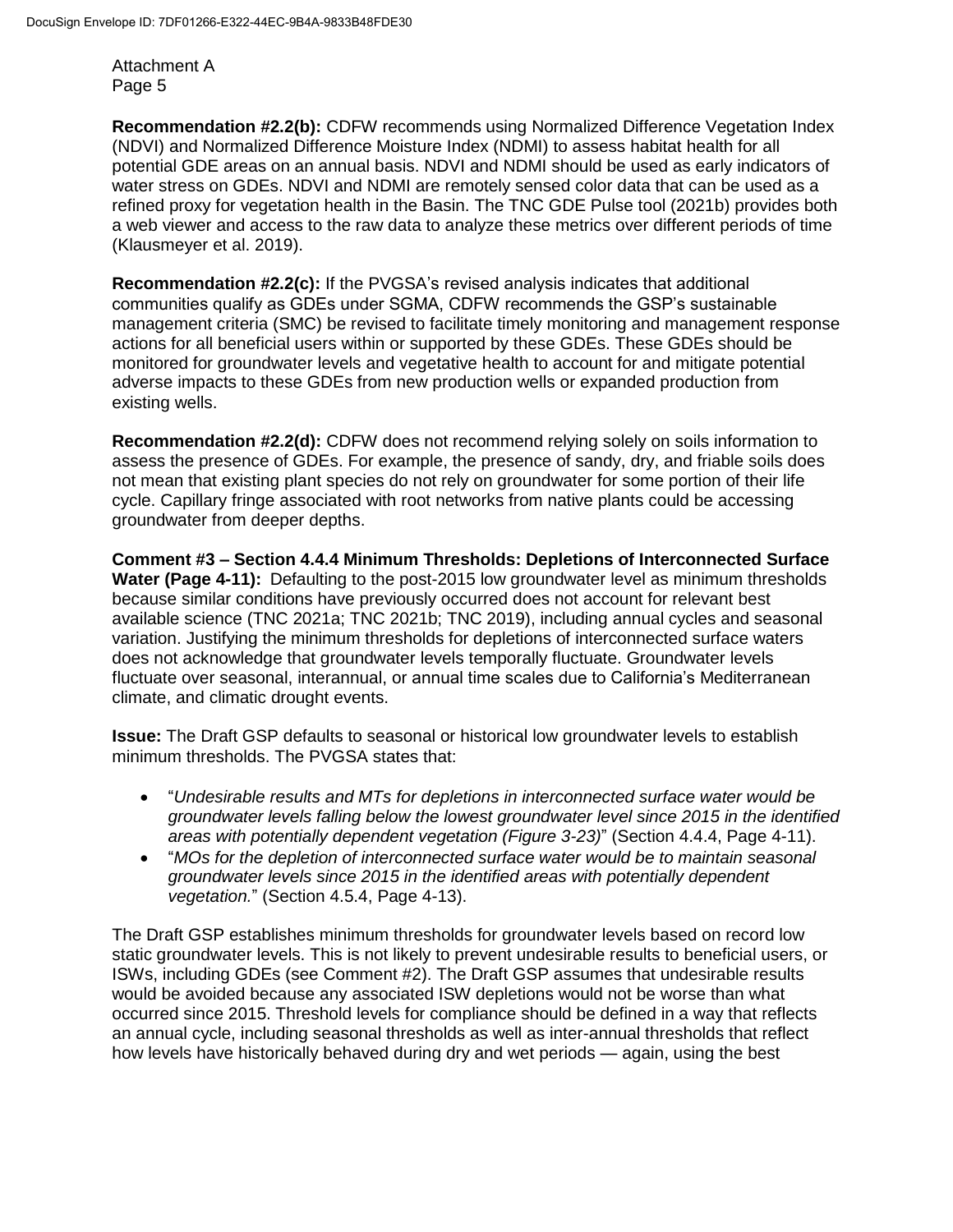available information (DWR 2016). The Draft GSP contends that only groundwater conditions that worsen beyond historic lows would constitute an undesirable result. However, GSPs must first evaluate potential adverse impacts to beneficial uses and users and determine at what groundwater levels those impacts would occur, and then set minimum thresholds accordingly.

Groundwater levels immediately preceding 2015 were likely unusually low due to limited surface water availability and/or heavier reliance on groundwater pumping during the drought period. Therefore, the levels during this drought period, or estimates of the levels, should be considered the low point in a wet-dry year cycle, and should be adopted as the bottom of the allowable range.

**Recommendation #3:** The Draft GSP should reselect minimum thresholds that would better protect environmental uses and users of groundwater, rather than defaulting to the historical low groundwater levels for the Basin.

**Comment #4 – Section 2.1.1 General Land Use Characteristics (Page 2-3**)- **Cannabis Cultivation (Cannabis Priority Watershed):** The Draft GSP identifies most of the land use within the basin as agriculture but does not identify cannabis cultivation as an agricultural use.

**Issue:** CDFW is concerned that current and future groundwater uses for cannabis cultivation are not being fully accounted for when evaluating this SGMA area. Cannabis is a water intensive crop (assuming six gallons of water per day per plant; Bauer S. 2015) that can have a significant impact to environmental beneficial users of groundwater. CDFW is concerned that without appropriate management of the two principal subbasins under SGMA by the PVGSA, significant and unreasonable surface water depletions may occur, compromising groundwater dependent ecosystems within and along the San Luis Rey River and its tributaries. Potential impacts to interconnected surface waters from groundwater use for cannabis cultivation projects should be assessed on an individual project basis and a cumulative level assessment.

San Diego County is in the process of becoming a permissible jurisdiction for cannabis cultivation. Additionally, CDFW and the San Diego County Sheriff's Department have discovered several unauthorized cannabis cultivation projects in the Basin; that is likely unaccounted for in the Draft GSP. CDFW understands that the water sources for the unauthorized cannabis cultivation projects are unknown and the PVGSA cannot account for it in the water budget. However, the water source for the majority of future authorized cannabis cultivation projects will likely be pumped groundwater.

**Recommendation #4(a):** CDFW recommends a more careful review of the existing information and future projection of cannabis cultivation within the Basin. The Draft GSP should account for future authorized cannabis cultivation projects in its water budget.

**Recommendation #4(b):** CDFW also recommends the PVGSA classify and monitor the Basin as a Cannabis High Priority Watershed, as the San Luis Rey River has been designated as such by CDFW, in coordination with the State Water Resources Control Board. Designating this area as a Cannabis High Priority Watershed should require groundwater to be measured, monitored, and sustainably managed for all beneficial uses, including groundwater dependent vegetated communities and interconnected surface waters that are necessary to support riparian and aquatic habitat, and associated special-status species. Without the designation of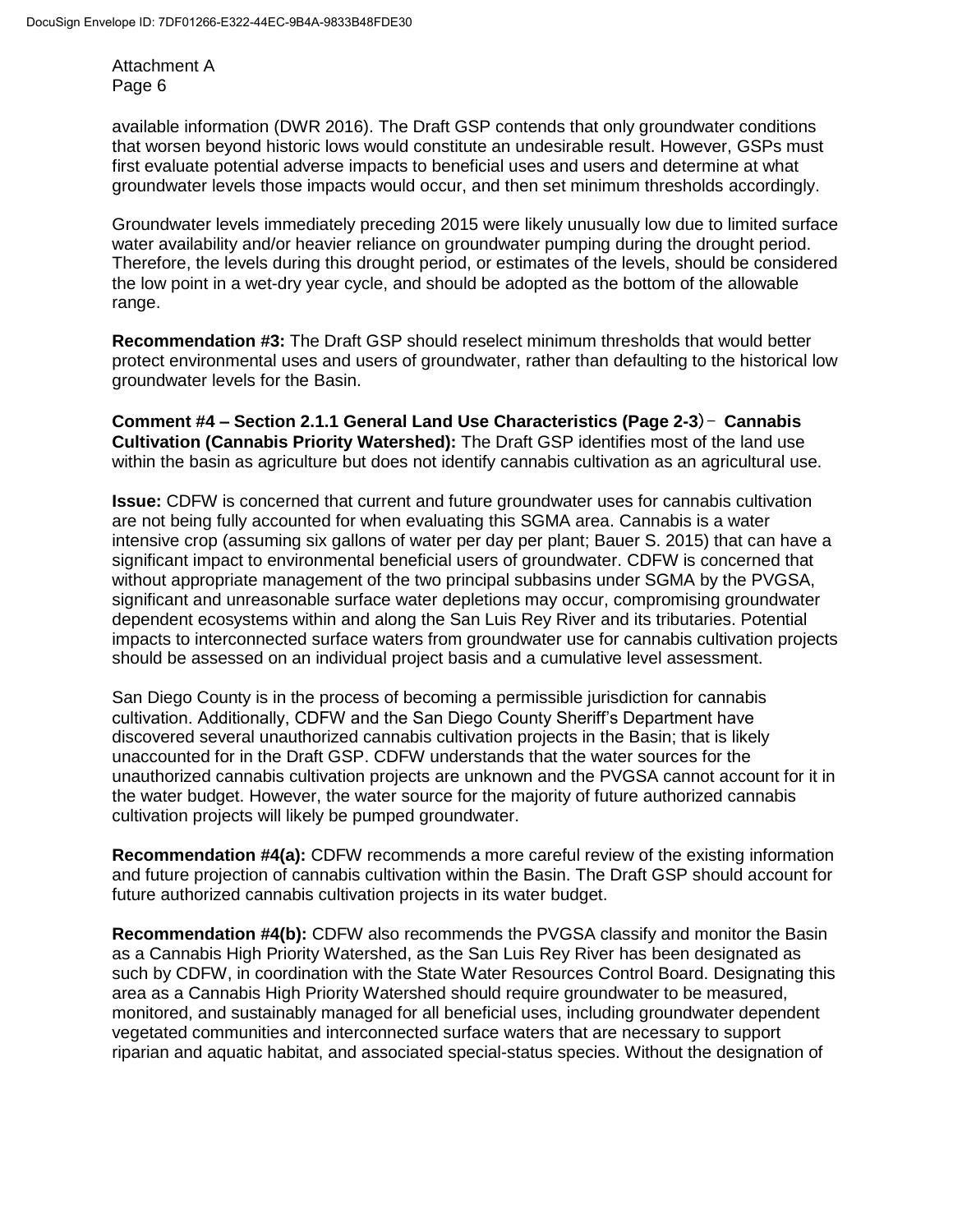the Basin as a Cannabis High Priority Watershed, evaluation of cannabis crop water usage may be overlooked throughout the Basin. Based on the number of applications for legal cultivation in other permissible jurisdictions, there is documented significant demand and potential adverse impacts to beneficial users of groundwater.

# **GENERAL COMMENTS AND RECOMMENDATIONS**

## **Comment #5 – Draft GSP vs. Final GSP**

**Issue:** The PVGSA may need to revise the GSP before it is finalized and adopted.

**Recommendation #5:** CDFW recommends PVGSP provide a red-lined version of the final GSP to understand the changes made between the Draft GSP and final GSP. Alternatively, CDFW recommends PVGSA provide a summary of changes made and comments addressed by PVGSA in preparation of a final GSP.

### **CONCLUSION**

CDFW appreciates the opportunity to comment on the Draft GSP. CDFW recommends PVGSA address the comments above to avoid a potential 'incomplete' or 'inadequate' GSP determination per SGMA Regulations, as assessed by the Department of Water Resources, for the following reasons derived from regulatory criteria for GSP evaluation:

- 1. The assumptions, criteria, findings, and objectives, including the sustainability goal, undesirable results, minimum thresholds, measurable objectives, and interim milestones are not reasonable and/or not supported by the best available information and best available science.  $[CCR \& 355.4(b)(1)]$  (See Comments # 1, 2, 3, and 4);
- 2. The Draft GSP does not identify reasonable measures and schedules to eliminate data gaps. [CCR § 355.4(b)(2)] (See Comments # 2, 3, and 4);
- 3. The SMC and projects and management actions are not commensurate with the level of understanding of the basin setting, based on the level of uncertainty, as reflected in the Draft GSP. [CCR § 355.4(b)(3)] (See Comments # 2 and 3);
- 4. The interests of the beneficial uses that are potentially affected by the use of groundwater in the Basin, have not been considered. [CCR § 355.4(b)(4)] (See Comments # 1, 2, 3, and 4).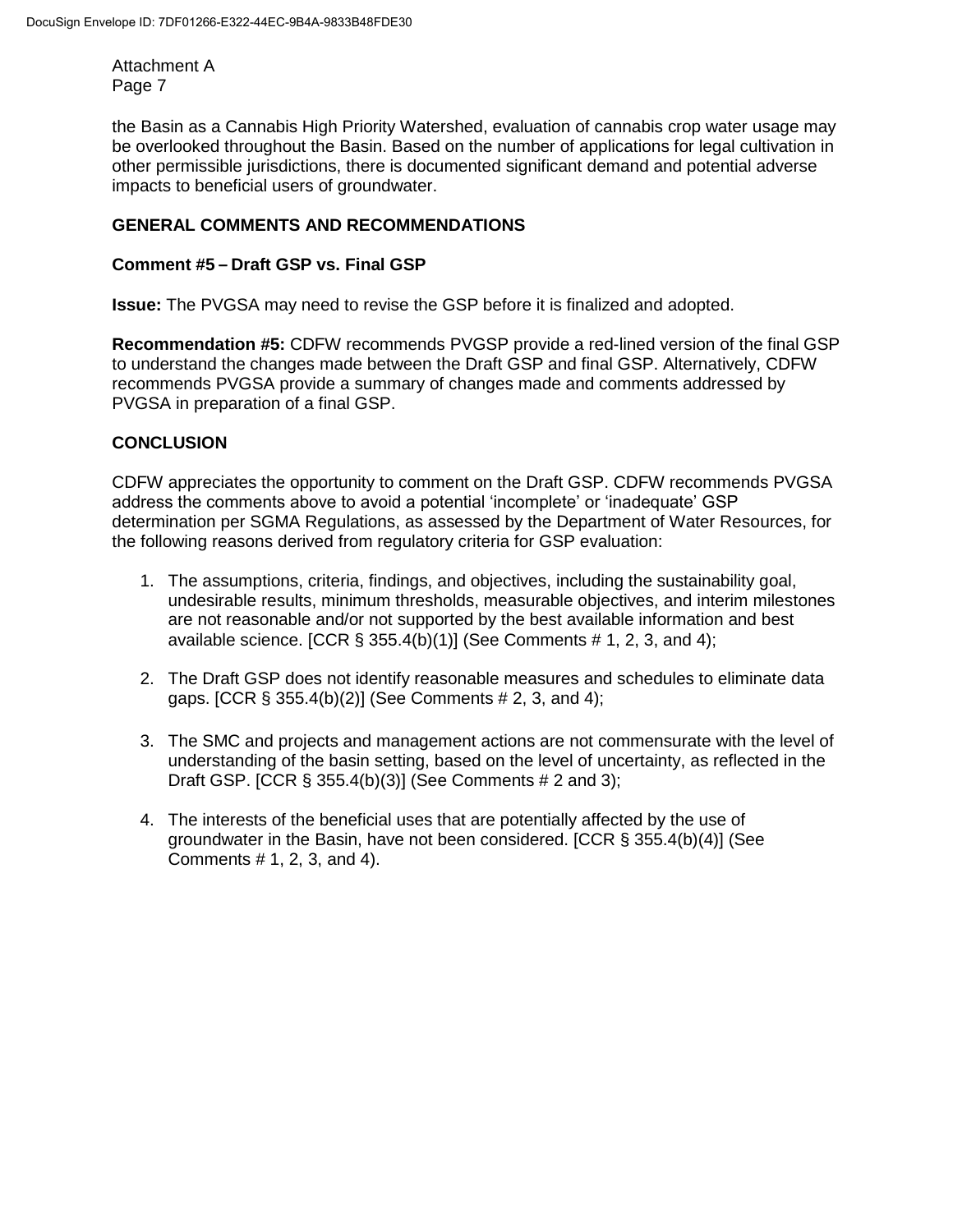## **Attachment B**

## *LITERATURE CITED*

Barabe, R.M. 2019. Black bullhead removal from a headwater trout stream in southern California. North American Journal of Fisheries Management, Special Issue: Catfish 2020-The Third International Catfish Symposium. American Fisheries Society, Bethesda, Maryland.

Barabe, R.M. 2021. Population estimate of wild rainbow trout in a remote stream of southern California. California Fish and Wildlife 107(1):21-32.

Bauer S., Olson J., Cockrill A., van Hattem, M., Miller, L., and Tauzer, M. 2015. Impacts of Surface Water Diversions for Marijuana Cultivation on Aquatic Habitat in Four Northwestern California Watersheds.

CDFW. 2021. California Natural Diversity Data Base (CNDDB). Accessed: November 18, 2021. Available at:<https://www.wildlife.ca.gov/data/cnddb>

California Department of Water Resources (DWR). 2016. Best Management Practices for the Sustainable Management of Groundwater: Water Budget. Accessed: November 18, 2021. Available at: [https://water.ca.gov/-/media/DWR-Website/Web-Pages/Programs/Groundwater-](https://water.ca.gov/-/media/DWR-Website/Web-Pages/Programs/Groundwater-Management/Sustainable-Groundwater-Management/Best-Management-Practices-and-Guidance-Documents/Files/BMP-4-Water-Budget_ay_19.pdf)[Management/Sustainable-Groundwater-Management/Best-Management-Practices-and-](https://water.ca.gov/-/media/DWR-Website/Web-Pages/Programs/Groundwater-Management/Sustainable-Groundwater-Management/Best-Management-Practices-and-Guidance-Documents/Files/BMP-4-Water-Budget_ay_19.pdf)[Guidance-Documents/Files/BMP-4-Water-Budget\\_ay\\_19.pdf](https://water.ca.gov/-/media/DWR-Website/Web-Pages/Programs/Groundwater-Management/Sustainable-Groundwater-Management/Best-Management-Practices-and-Guidance-Documents/Files/BMP-4-Water-Budget_ay_19.pdf)

Froend, R. and B. Sommer. 2010. Phreatophytic vegetation response to climatic and abstraction-induced groundwater drawdown: Examples of long-term spatial and temporal variability in community response. Ecological Engineering 36:1191:1200.

Kajtaniak, D, and S.T. Downie. 2010. San Luis Rey River Watershed Assessment. Coastal Watershed Planning and Assessment Program. California Department of Fish and Game.

Klausmeyer, K.R., B., Rohde, M.M., Schuetzenmeister, F., Rindlaub, N., Houseman, I., and Howard, J.K. 2019. GDE Pulse: Taking the Pulse of Groundwater Dependent Ecosystems with Satellite Data. San Francisco, CA.

Klausmeyer K., J. Howard, T. Keeler-Wolf, K. Davis-Fadtke, R. Hull, and A. Lyons. 2018. Mapping Indicators of Groundwater Dependent Ecosystems in California: Methods Report. San Francisco, California.

National Marine Fisheries Service. 2012. Southern California Steelhead Recovery Plan. Southwest Region, Protected Resources Division, Long Beach, California.

Naumburg E., Mata-Gonzalez, R., Hunter, R.G., McLendon, T., Martin, D.W. 2005. Phreatophytic vegetation and groundwater fluctuations: a review of current research and application of ecosystem response modeling with an emphasis on great basin vegetation. Environment Management 35(6):726-40.

O'Brien, J., and R.M. Barabe. 2022. Status and distribution of arroyo chub within its native range. California Department of Fish and Wildlife *in press*.